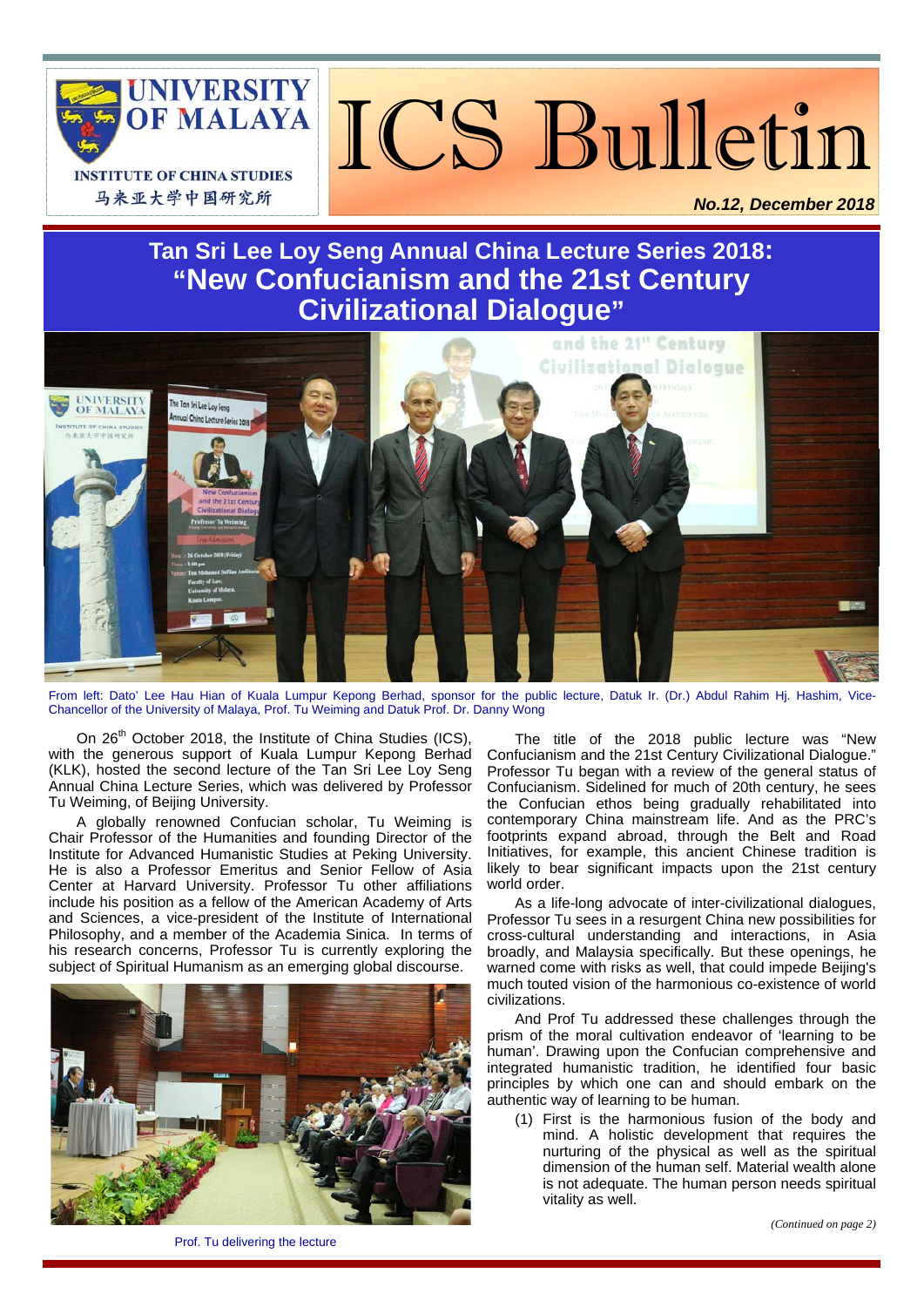# ICS Bulletin **HIGHLIGHTS** Page 2

## **Tan Sri Lee Loy Seng Annual China Lecture Series 2018**

#### …...*Continue from page 1*

(2) The second principle Prof Tu underscored is the the fruitful interaction of self and community. In the Confucian tradition, the self is integral to the whole. Unless the individual is bonded to the collective, the human person's identity and sense of fulfillment becomes challenged.

(3)The individual is not merely connected to the wider human family. The human species must also maintain a sustainable relationship with nature. In this third principle, Prof Tu reminded us of the urgent need to preserve the wellbeing of mother-earth. The fate of humankind is intertwined with the destiny of the wider natural ecology.

 (4) The final fourth point pertains to the transcendental principle. World civilizations must co-exist in deference to a higher authority of the Heavens. Professor Tu explained that the Confucian tradition, though humanistic in essence, is actually acutely mindful of the need to sustain a existence that is in harmony with the cosmic power.

In order to achieve civilizational harmony, Professor Tu exhortation is to strive for a balanced development, of body and mind, self and community, human and nature, and



human and the transcendent. By embracing this holistic vision, we are more likely to see the various world civilizations coexisting harmoniously. ◆





## **International Forum "Reflection and Dialogue on China's Education Reform"**



The President of the Malaysia China Silk Road Business Chamber, Tan Sri Ong Tee Keat (5th from right ), the keynote speaker, Prof. Zhou Jianshe (4th from right), the Director of ICS, Dr. Ngeow Chow Bing (5th from left) and the Director of Kong Zi Institute, Dr Wang Zhenghai (4th from left) with all the presenters.

 On 8th August 2018, Kongzi Institute (UM) and ICS co-organized an international forum entitled "Reflection and Dialogue on China's Education Reform." The President of the Malaysia China Silk Road Business Chamber, Tan Sri Ong Tee Keat, officiated the opening of this forum. Professor Zhou Jianshe from the Research Center for Language Intelligence of China then delivered the keynote speech in which he spoke on the subject of artificial intelligence and its potential impact on education. The forum main theme was to review the history and the contemporary challenges facing Chinese education. And to discuss the ongoing reform and development of higher education in China and how these could enhance educational exchanges between China and Asean. The speakers at the forum included scholars from Beijing University, Tsinghua University, Fudan University, Xiamen University, and others. ♦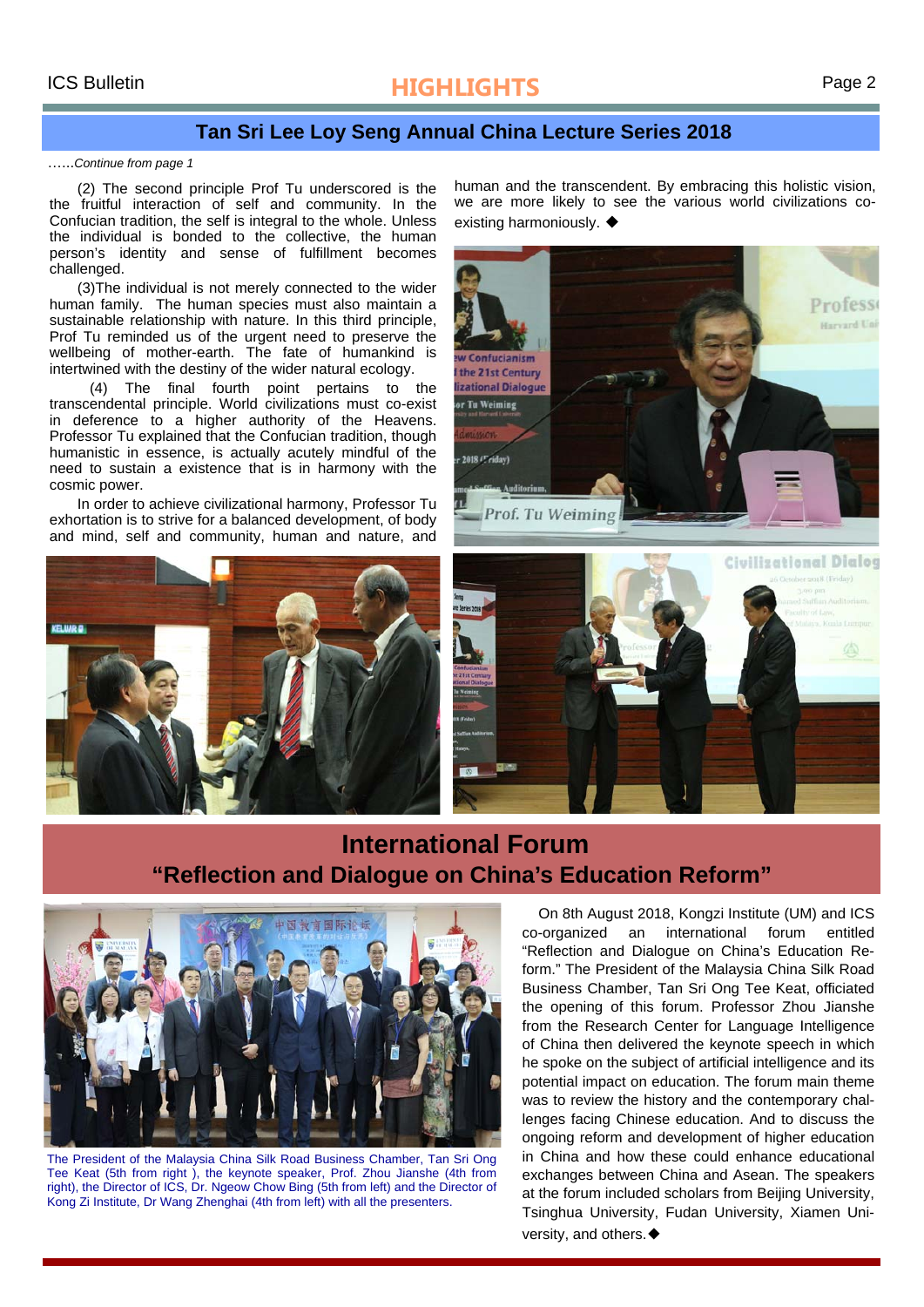# ICS Bulletin **HIGHLIGHTS** Page 3

## **International Symposium "Transformation Anchored on Human Rights: A China – Malaysia Dialogue"**



The presenters of the symposium with the organisers, Front row from left: Prof. Zhang Wei, Prof. Zhou Wei, Prof. Gudmundur Alfredson and Prof. Datuk Dr. Danny Wong. Back row from left: Dr. Zhou Lulu, Prof. Liu Xiaonan, Dr. Li Juan, Dr. Peter Chang, Dr. Andika Wahab, Dr. Sune Torsen, Mr. Sebastien Gillioz, Ms. Zhang Chong and Prof. Wang Tao

On 21-22 November 2018, the Institute of China Studies (UM), and the Institute for Human Rights, China University of Political Science & Law, China co-organized an international symposium entitled "Transformation anchored on Human Rights: A China-Malaysia Dialogue". A together 16 speakers from Malaysia, China, and Europe presented their research in this symposium.

In the first panel, entitled "NHRAP (National Human Rights Action Plan) and World Civilizations", the speakers analyzed how the NHRAP in China and Malaysia were informed and affected by their respectively philosophical and religious ideology. Dr. Peter Chang presented a comparatively study of Confucianism and Islamic view on the freedom of religion. Prof Wang Tao offered an updated perspective on the Chinese strategy of human rights. Base on specific case studies, Prof Zhou Wei provided insights into rights protection relating to infectious disease carriers. Dr. Li Juan rounded up the panel with an analysis of women rights in China today.

In the second panel ("Business and Human Rights"), Dr Sune Torsen started off with a paper entitled "What are the UNGPs and why are they good news for Chinese business". Dr Zhou Lulu then spoke on the issue of forced labor and





human rights in China. Sebastian Gillioz from the OHCHR gave us a global perspective, elucidating business and human rights on the international stage. Finally Dr. Andika Wahab presented a research piece on the challenges facing human rights provision in the Malaysia palm oil industry.

The Belt & Road Initiative and Sustainable Development was the focus on Panel Three. Prof Wang Jiangyu set the BRI within the context of the wider international development program. This is followed by Prof Wang Xiumei analysis of the BRI in terms of corporation social responsibilities. Alif Iskandar closed up with discussion with a paper on how to make the BRI sustainable.

In the last panel entitled "Human Rights Education", Professor Gudmundur Alfredsson gave an overview of the United Nations Declaration of Humans Rights and its impact on education and training. Prof Liu Xiaonan followed with a discussion on the development of gender and human rights teaching in China. Prof Zhang Wei then offered us a review of how the human rights education was developed in the China University of Political Science and Law. Providing a Malaysia perspective, Dr Khoo Ying Hooi shared with the symposium her views on the role of SUHAKAM and its advocacy of human rights education in Malaysia.◆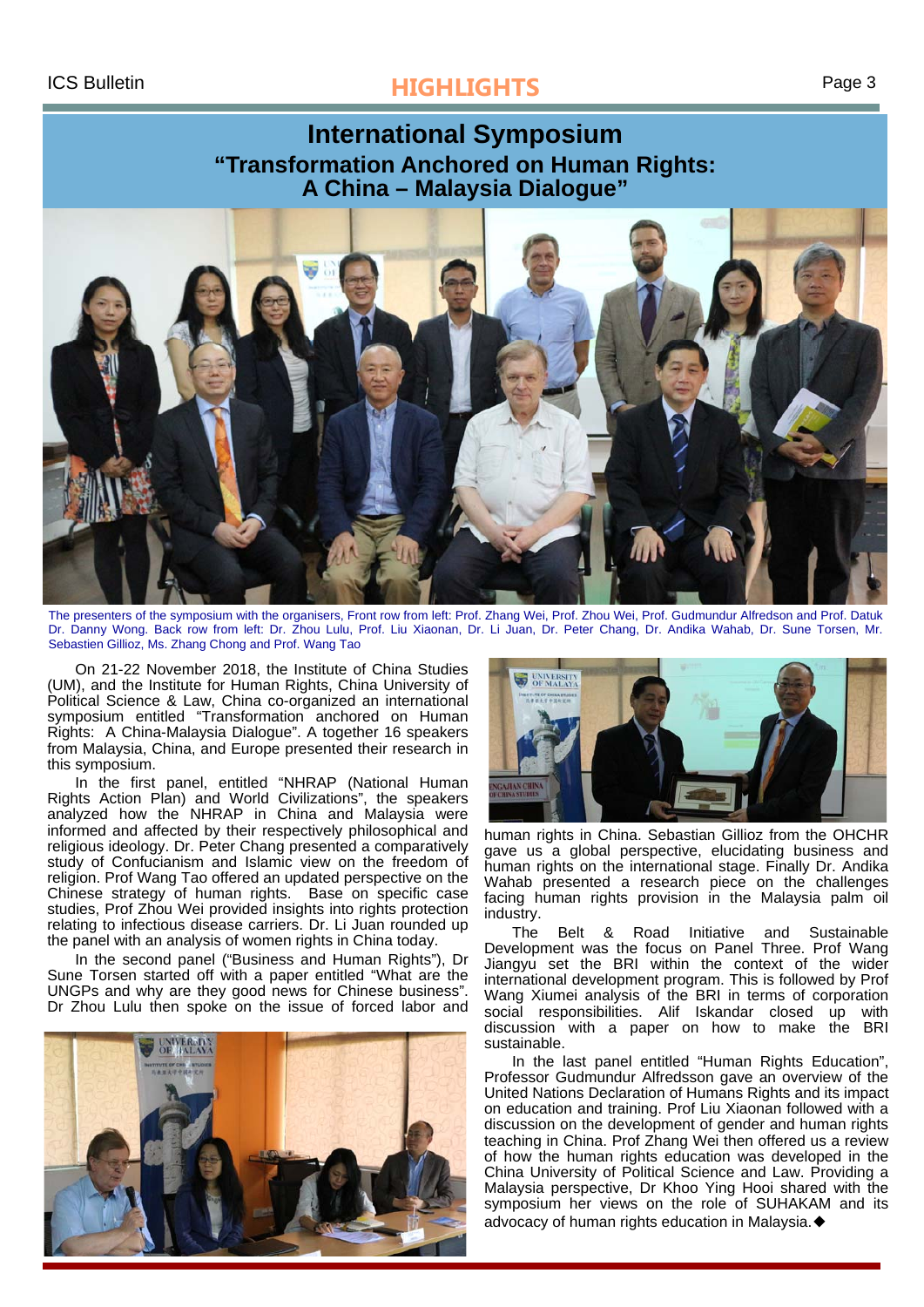## **Party's Absorption of the State: A Brief Comment on the Constitutional and Political Structural Reforms of China in 2018**



**Dr Ngeow Chow Bing, Director, Institute of China Studies, University of Malaya. ngeow.c@um.edu.my** 

**A much more significant trend that emerged out of these changes was the absorption of the state institutions into the organizational apparatus of the Chinese Communist Party.** 

#### *Ngeow Chow Bing*

In early 2018, three consecutive important meetings of the party-state of China were convened in Beijing. First was the Second Plenum of the 19th Party Congress, held on 18 and 19 January. Second was the Third Plenum of the 19th Party Congress, convened from 26- 28 of February. Third was the 13th National People's Congress, from 5 to 20 of March. Out of these three meetings, a series of vastly important and very comprehensive constitutional and political structural reforms were unveiled. While most foreign attention has been fixated on the constitutional change in which the term limit of the Presidency of China is lifted, the constitutional and political structural reforms actually go beyond that. A much more significant trend that emerged out of these changes was the absorption of the state institutions into the organizational apparatus of the Chinese Communist Party.

In terms of the timeline, the first meeting, the Second Plenum, was an unusual plenum, convened for the specific purpose of discussing the proposal for constitutional changes. In the past, the Second Plenum generally was devoted to deliberation on appointment matters at the state institutions (State Council, judiciary, procuratory, etc.). This has been changed to the Third Plenum this year, and during the Third Plenum, the proposal of "Plan for Deepening the Institutional Reform of the Party and State" was also adopted. The National People's Congress later basically just ratified the decisions made in the Second and Third Plenums.

It was during the Second Plenum that the constitutional changes were made. What has caught the eyes of the public was the removal of the two-term limit of the Chinese presidency. But there are other notable developments, most importantly, the enshrining of Xi Jinping's ideology or body of thought into the state's constitution, and the creation of National Supervisory Commission as a state organ comparable with other central-level bodies including the State Council, Central Military Commission, the Judiciary, and the Procuratory.



The first session of the 13th National People's Congress opens at the Great Hall of the People in Beijing, China on March 5, 2018. *Source: Courtesy of Xinhuanet* 

*Lifting of term-limit*. Presidency is the weakest office among the trinity of offices (General Secretary of the Party, Chairman of the Central Military Commission, Presidency of the state) in terms of real power. These three offices were held by a single person since the late Jiang Zemin era, and the term limit of the presidency means in effective the term limit of the general secretary, although the party's constitution places no term limits on its general secretary. By removing the presidency's term limit, the Party is changing the state's constitution more along the line of the party.

The newly created National Supervision Commission (NSC) absorbs two entities, the Ministry of Supervision and the National Bureau of Corruption Prevention into one, and will be a powerful state organ under the overall guidance of the Central Commission of Disciplinary Inspection (CCDI) of the party. CCDI has been the chief weapon for Xi's anti-corruption campaign. But CCDI only covers theoretically party-members. And there are non-party public servants who are not under the coverage of CCDI. By creating NSC, and by absorbing the practices and rules of the CCDI into the NSC, and also making the two bodies sharing the same office and working closely together as one entity but with two labels (in Chinese called 合署办公), the party's authority now extends to non-party public servants through NSC, such as university staff and employees of state-owned enterprises. NSC's elevation of its position to the same level of judiciary and procuratory indicates it is at the "deputy-state" level (副国级) in Chinese administrative hierarchy. Other than its scope, what is notable about NSC is also that it is authorized by the legislature to have a wide scope of investigation and detention powers. It can detain suspects without the latter having legal counsel, raising fears that this could lead to human rights abuses.

What has received less attention is the structural reform that strengthens the infusion of state and party bodies. During the plenums, the party also rolled out the "Plan for Deepening the Institutional Reform of the Party and State", a very comprehensive and ambitious restructuring of the party-state institutions. Their major elements include:

 Transfer of authority from the State Council to the Central Party's Departments in several commissions and bureaus. The Party's center traditionally has four Departments: United Front Department, International Department, Organization Department, and Propaganda/Publicity Department. These four Departments are Ministerial-level organizations directly under the Party and not the State Council. Several independent commissions and bodies of the State Council,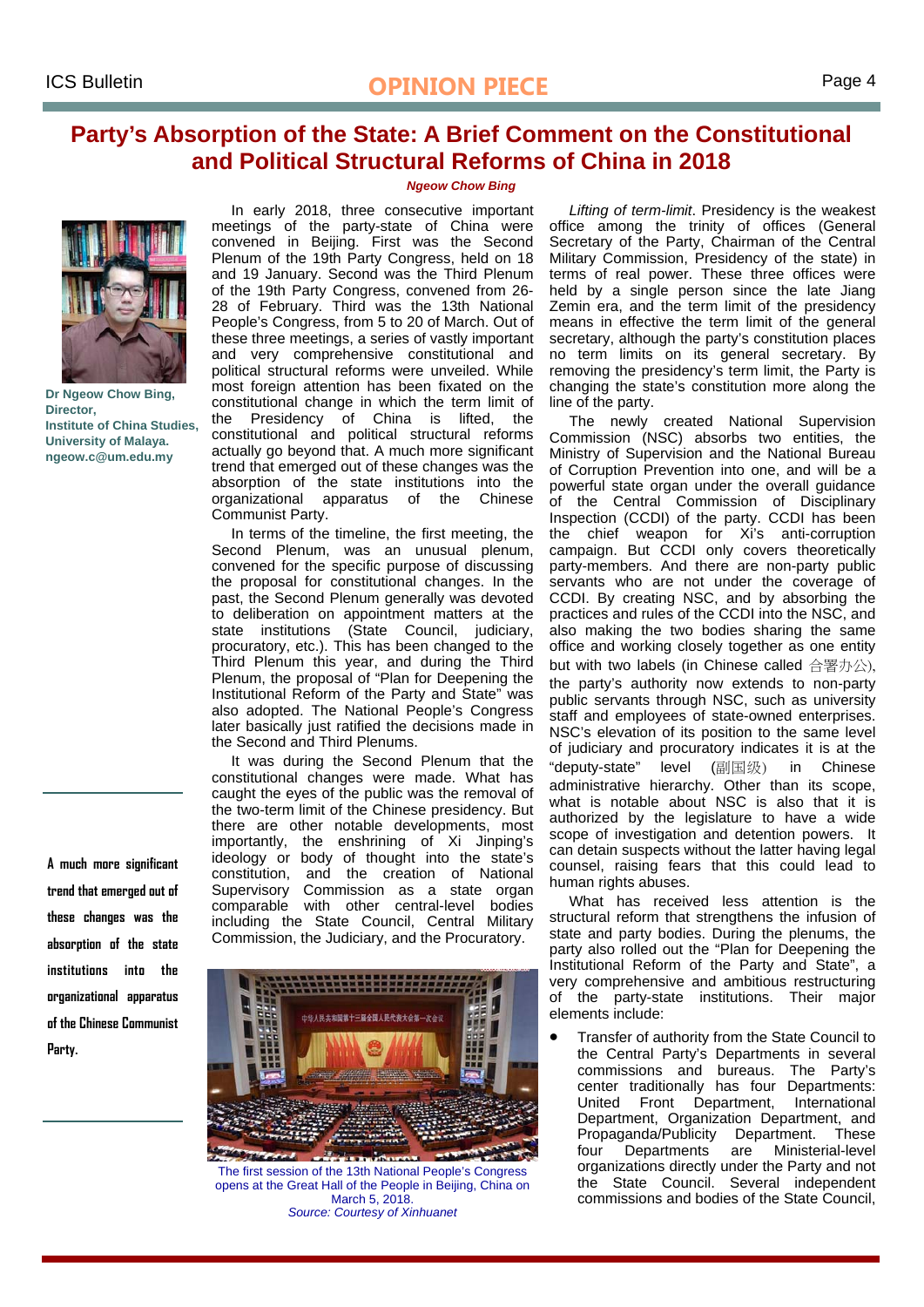which are Vice-Ministerial-level organizations, have been transferred to be led under the leadership of these Party's Departments. State Ethnic Affairs Commission, State Administration of Religious Affairs, Overseas Chinese Affairs Office, have been transferred from the State Council to the direct authority of the United Front Department. In the past, the United Front Department also has leadership over these state's bodies but it was a dual leadership in the sense that these bodies were supervised by both United Front Department and the State Council, but now is clearly only under the Party not the State. State Administration of Press, Publication, Radio, Film and Television of the People's Republic of China, which was a Ministerial level body under the State Council, has been restructured and splintered into several bodies and placed under the direct leadership of the Central Propaganda Department. The Organization Department takes over from the State Council the Public Service Bureau, which was originally part of Ministry of Human Resources and Social Security. Now effectively all public servants are to be managed by the Organization Department.

- The removal of State Council's authority over certain civilian and quasi-military armed forces, including China Coast Guard and the People's Armed Police. Previously these two forces operated either directly under the State Council or jointly between the State Council and Central Military Commission, but now they have been put exclusively under the authority of the Central Military Commission.
- Merging of Party and State personnel training institutions. Before the merger, the Central Party School was responsible for party's cadre training whereas the National Academy of Governance was responsible for all civil servants' training, but now the two bodies have been merged into one, despite the maintenance of the two labels.
- Creation of super-ministerial level party's coordinating bodies to oversee specific areas of work. These bodies include the Comprehensive Rule of Law Commission, Central Auditing Commission, Central Leadership Small Group on Educational Work. In effect these bodies will be the "super" bodies under the Party's center that guides the work of relevant state's institutions, such as the courts, the National Audit Office under the State Council, and the Ministry of Education.
- Upgrading several small groups to the level of central commissions, including Central Comprehensively Deepening Reforms Commission, Central Financial and Economic Affairs Commission, Central Cyberspace Affairs Commission, and Central Commission on Foreign Affairs. The upgrading indicates that these bodies will be empowered to be a concrete policy formulation rather than deliberation bodies, effectively becoming the highest authority in their respective spheres.

 All together these reforms indicate a much higher level of party-state infusion. This is a reversal of the ideas, in the past, of furthering the separation of the party and the state, and allowing the state to have more autonomy. The background of the separation idea was the total infusion of party and state during Mao's time, which brought unchecked and dictatorial power. After Mao, the liberal atmosphere allowed for reduced role of the party, not just general in the social and economic life of Chinese citizens, but also within the state itself. The most liberal exponent of this line of

thinking was in the late 1980s, when Zhao Ziyang was the party secretary, there were exploratory plans to completely separate the party from the state, including the abolishing of party cells and organizations within the state. However, the Tiananmen Incident basically killed it off. Nevertheless, "party-state separation" lingered on, although without much effective ideas of how to actually pursue this line of thinking, during Jiang's and Hu's eras. Xi's constitutional and political structural changes in March 2018 effectively ended this program, and now party-state infusion will be the major norm and trend.

What were the major factors driving Xi to implement this program of party-state infusion? First is the need for administrative efficiency. China is a Leninist party-state, and the dualistic structure created an enormous bureaucracy that has a lot of duplications of functions and diffusions of authority and responsibility. For instance, the Central Party School trains party cadres and National Academy of Governance trains civil servants, but most civil servants and party cadres also, especially among the higher echelon, which means that two institutions are training the same group of people, creating waste and duplication. Xi's reforms are aimed at reducing these inefficiencies. The second factor is likely about power consolidation. During the late years of Hu Jintao's leadership, the Chinese bureaucracy increasingly had become more corrupt, and ill-disciplined, and upon entering the top position in China, Xi Jinping was determined to tighten up and create a more consolidated and disciplined machinery. The reforms reduce situations of ambiguous or dual commands that have led to the lack of discipline in the bureaucracy and lack of coordination between different agencies.

Party-state infusion, however, is likely to lead to the erosion of the autonomy of the state. Given the party's more powerful status, party-state infusion practically means the party's absorption of the state. The party operates on the principle of keeping power at all costs. The state runs on principles of legality and the rule of law (at least in appearance). Hence, although the absorption will likely lead to a more efficient and consolidated party-state machinery at the disposal of the Chinese leadership, it is unclear whether this is for the long-term benefit for the rule of law in China.◆

> **The party operates on the principle of keeping power at all costs. The state runs on principles of legality and the rule of law (at least in appearance). Hence, although the absorption will likely lead to a more efficient and consolidated party-state machinery at the disposal of the Chinese leadership, it is unclear whether this is for the long-term benefit for the rule of law in China.**

*This article is the personal opinion of the writer.*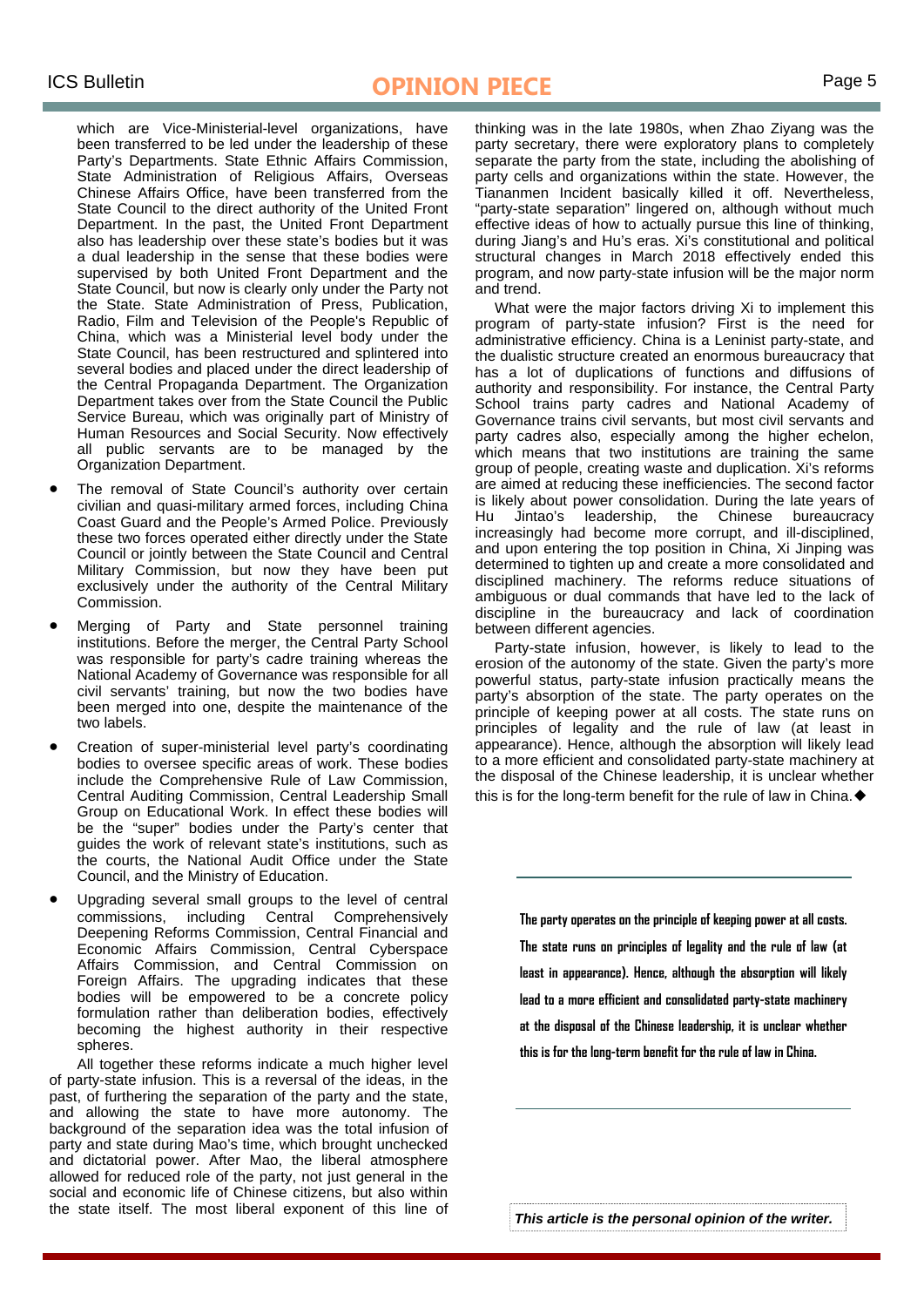# **ICS Bulletin** Page 6

### **ICS Seminar "US-China Relations in the New Eras of Trump and Xi"**

In conjunction with the Malaysian International Affairs Forum (MIAF), and the East Asian International Relations Caucus (EAIR), and ICS hosted a seminar by Professor Dr. David Lampton, of John Hopkins University on 31 May 2018. Entitled "US-China Relations in the New Eras of Trump and Xi" Prof Lampton explained that US



Professor Lampton

and China now have leaders who are a departure from recent decades. And that domestic politics in each country are creating great pressure on the foreign polices of Beijing and Washington. This is overlaid by global and regional geopolitical shifts, with major trade and securities issues unfolding. All these, Prof Lampton suggests, is making the current situation fluid and risky. whereupon the US-China relationship could be moving into a period of unchartered waters.◆

## **ICS Seminar "Analyzing China's Influence in the Developing Asia"**

Together with Bait Al-Amanah, ICS joined the East Asian International (EAIR) in hosting Professor Evelyn Goh of the Australian National University at a forum held at the Wisma Perwira Angkatan Tentera Malaysia, Kuala Lumpr on 15 August 2018. Prof Goh's talk was titled "Analyzing China's Influence in the Developing Asia'. She explained that China's impact can



Professor Evelyn Goh

only be accurately assessed by showing how its growing power resources are translated into policy influence over other states. And that China, like most world powers, draws upon military might, economic benefits, institutional authority, and ideational appeal, to purposefully coerce, induce, or persuade others to behave in ways that help achieve Chinese goals. Prof Goh concluded that the extent to which China succeeds is determined as much by the political context and decision-making processes of the targets states, as it is by how Chinese actors skillfully deploy their power.◆



#### **ICS Seminar "Hui Muslims in China and Recent Development"**

ICS hosted an important seminar on "Hui Muslims in China and Recent Development" on 21 August 2018. Three speakers presented their research in this event. Prof. Tan Chee Beng from Sun Yat-Sen University, with his paper titled "Mosques, Gongbei, and the Hui in Northwest China: Some Features of Localization and Political Adjustment." Assoc Prof. Su Min of Yunnan University spoke on 'Religious Life and Social Change among the Hui in Shandong as seen from Funeral Rites." The last presentation was by Assoc Prof Ma Xuefang, titled "Religious Education among the Hui in Yunnan: Historical Development and Challenges." Considering the current concern with the state of religion in China, this seminar provided the attendees with some helpful perspective on the Hui Chinese Muslim community.◆



## **ICS Seminar "Assessing Mahathir's Visit to China and the Future of Malaysia-China Collaboration Under the Belt and Road Initiative"**

On 19 September 2018, Dr. Li Zhiyong from the University of International Business and Economics, China, and a visiting scholar at ICS, presented his assessment of Mahathir's visit to China and the future of Malaysia-China collaboration under the Belt and Road Initiative. Dr Li pondered if Mahathir's visit to China was a



Dr. Li Zhiyong

catastrophe or a success for Malaysia. And ask if China has benefitted from Mahathir's visit. While there are some reservation, Dr Li is of the opinion that Sino-Malaysia relationship has not been adversely affected by Mahathir's seemingly tougher stances on some of the BRI projects. And that a win-win relationship between the two countries can still be achieved.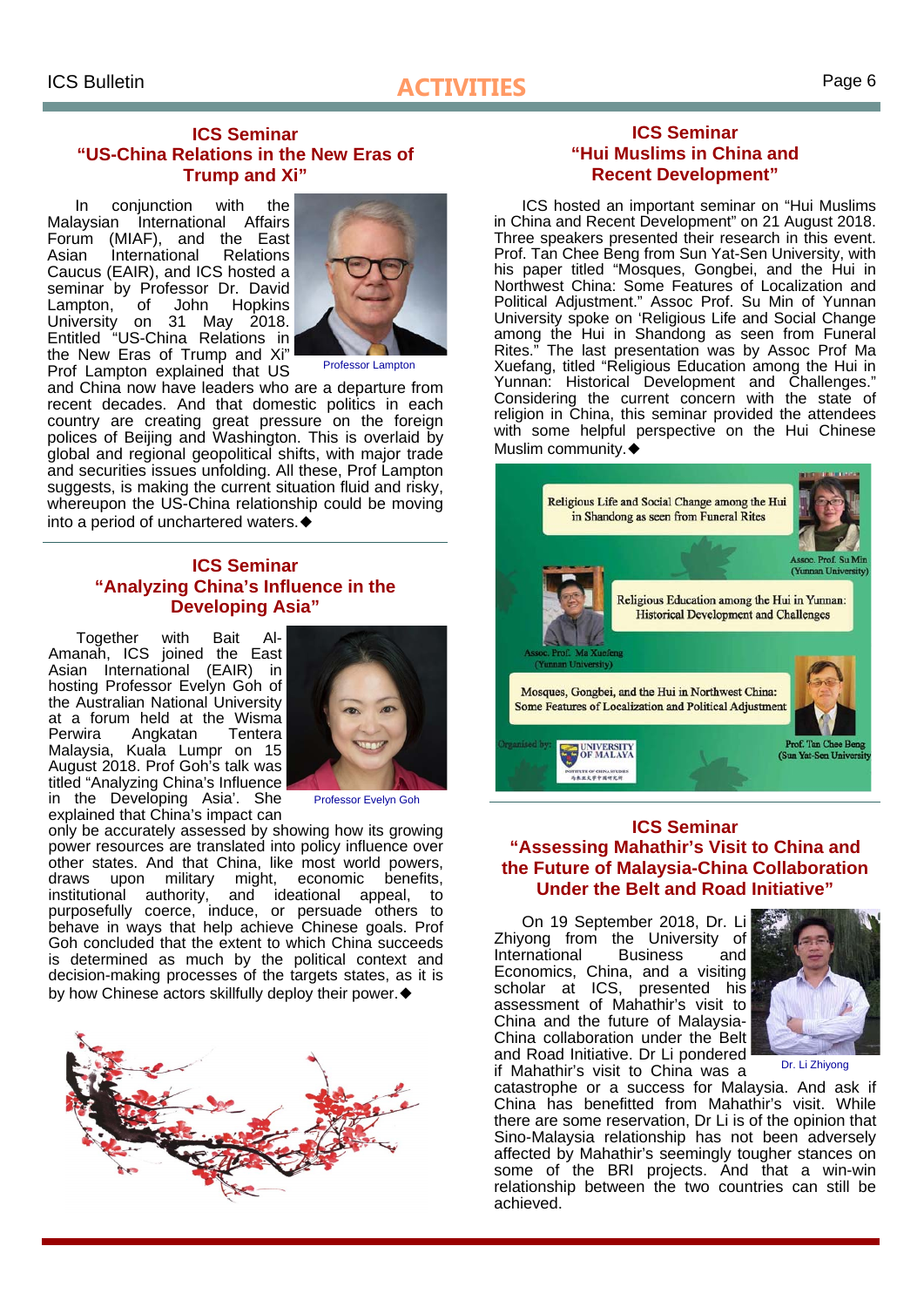# **ICS Bulletin** Page 7

#### **ICS Forum "Dialogue on China's Investment in Malaysia"**

On 4 October 2018, ICS and IDEAS co-hosted a 'Dialogue on China's Investment in Malaysia'. Laurence Todd, the Director of Research at IDEAS presented a report entitled "Impacts of Investment from China in Malaysia on the Local Economy'. Among some of the key findings in Mr Todd's report was the argument that Malaysia stakeholders exercise as much influence as their Chinese counterparts in the decision-making process of China's investment in Malaysia. In the second presentation entitled "The potential trade impact of the DFTZ on SMEs in Malaysia", Professor Tham Siew Yean gave an update on the challenges facing Alibaba's investment in Malaysia, and its likely effect on the national and regional economy .◆



#### **ICS Seminar "The Belt and Road Initiative in the Context of Malaysia History and the Future"**

Dr. Zhou Yungzhong is currently based at the China Foreign Transportation University. His previous affiliations included Nanjing University and Xiamen University. During his presentation entitled "The Belt and Road Initiative in the context of Malaysia history and the future," Dr. Zhou provided a broad historical perspective to the contemporary launch of the Belt and Road Initiative. He then set this in terms of China long historical engagement with the Malay civilization. With these historical analysis, Dr. Zhou then shared with the seminar some of his anticipations and expectations, as the BRI progresses ahead.◆



## **ICS Seminar "The Cultural Diplomacy between China and Indochina**: **An Analysis on the Varied Responses"**

On 19 November 2018, Dr Yi Yan, from the School of International Relations/Research School for Southeast Asian Studies, Xiamen University, Dr Yi Yuan presented a Seminar at ICS, with the title: The Cultural Diplomacy between China and Indochina: An Analysis on the Varied Responses. Dr Yi began with a historical overview of the China and Indo-China relationship. This is followed by a detailed analysis on the cultural diplomacy between China and its southern neighbors. Dr Yi concluded with some insightful perspective on the varied responses that emerged out of the two sides cultural diplomatic  $efforts \triangleleft$ 



Dr. Yi Yuan



## **ICS Seminar "Academic Book Publishing with Palgrave Macmillan/Springer Nature in Asia"**



Mr. Vishal Daryanomel

On 23 November 2018, commissioning editor, Mr. Vishal Daryanomel, visited University of Malaya to introduce Palgrave Macmillan to ICS academic staff and research associates. He explained Palgrave Macmillan's position in the market and introduced the various ongoing book projects, especially those pertaining to Asia. Mr Daryanomel also elaborated on the type of manuscript they are looking for, the publishing process, and how to submit proposals. The presentation ended with a question and answer session ◆